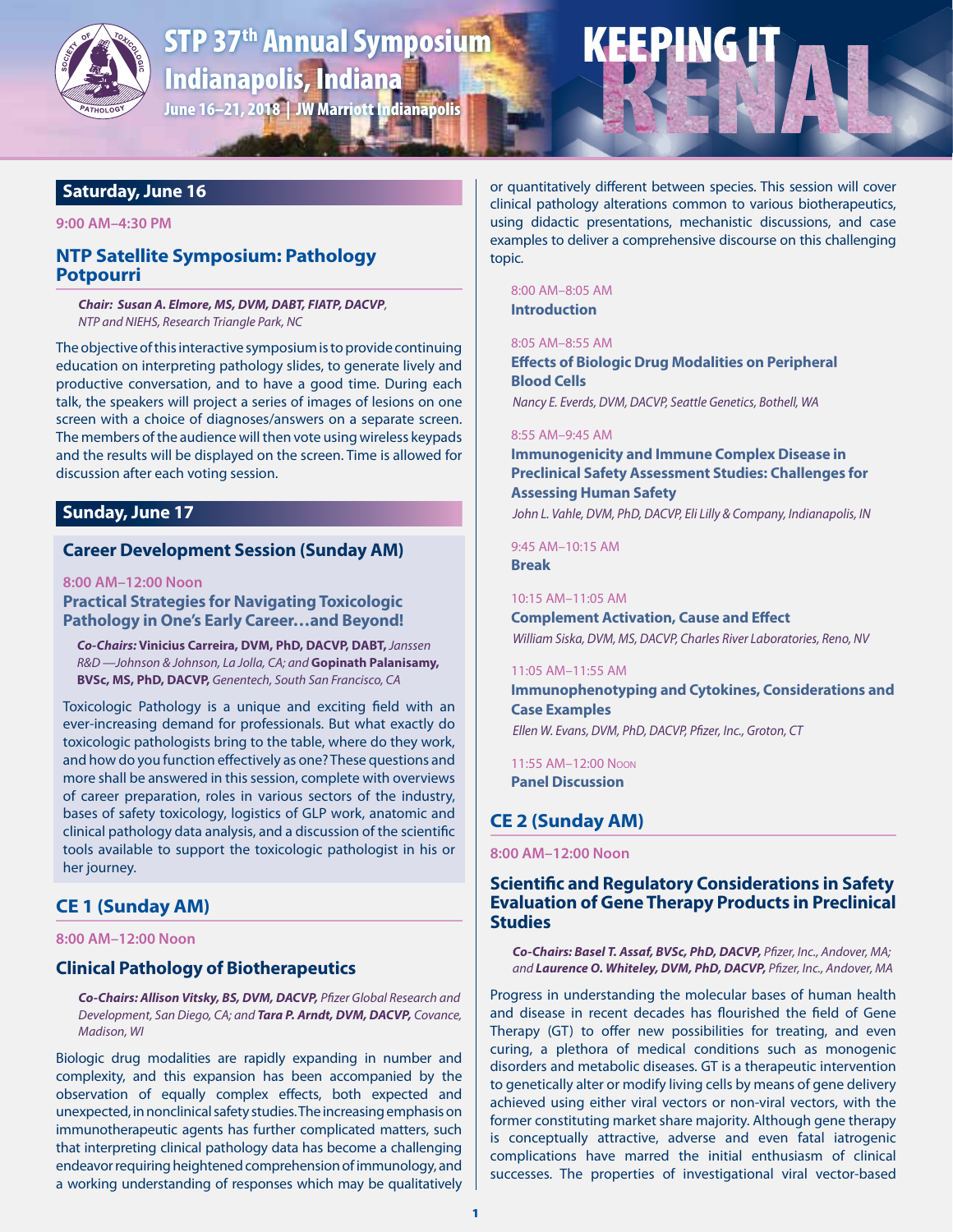gene therapy product (VGTP), such as their integration potentials, pose safety concerns unique from those of small molecule drugs and other macromolecule biologics. These products carry risks associated with ectopic or unregulated expression of the transgene, genotoxicity and cell transformation associated with integrative vectors, immunogenicity and inflammatory host tissue responses, long term persistence, and off-target distribution. These risks are generally evaluated in preclinical studies as part of a comprehensive preclinical safety program prior to administration in humans. However, safety assessment for these products can be challenging due to the lack of standardized approaches. A primary goal of this session is to introduce this product class to the toxicologic pathology community and provide a forum for discussion of the scientific and the regulatory considerations in the evaluation of host responses to GT products.

#### 8:00 AM–8:05 AM **Introduction**

8:05 AM–8:40 AM

# **Gene Therapy: From Discovery to Translational Research** *Guangping Gao, PhD, University of Massachusetts Medical School, Worcester, MA*

#### 8:40 AM–9:15 AM

**A Pathologist's Approach to Characterizing the Safety Profile of AAV-Based Gene Therapy**

*Laurence O. Whiteley, DVM, PhD, DACVP, Pfizer, Inc., Andover, MA*

#### 9:15 AM–9:50 AM

**US FDA/CBER Regulatory Considerations in the Preclinical Evaluation of GT Products** *Sandhya Sanduja, PhD, US FDA/CBER, Silver Spring, MD*

#### 9:50 AM–10:20 AM **Break**

#### 10:20 AM–10:55 AM

**Animal Models to Assess the Immunogenicity of AAV Vectors**

*Hildegund C.J. Ertl, MD, The Wistar Institute, Philadelphia, PA*

#### 10:55 AM–11:30 AM

**Advancing GT into the Clinic; In-Depth Experience on the Interaction with Regulatory Agencies and the Advancement to Clinical Trials of GT Products** *Katherine A. High, MD, Spark Therapeutics, Philadelphia, PA*

11:30 AM–12:00 Noon **Panel Discussion**

# **CE 3 (Sunday PM)**

### **1:30 PM–5:30 PM**

# **Toxicologic Pathology of the Peripheral Nervous System**

*Co-Chairs: Ingrid D. Pardo, DVM, MS, DACVP, Pfizer, Inc., Gales Ferry, CT; and Deepa B. Rao, BVSc, MS, PhD, DABT, DACVP, US FDA, Silver Spring, MD*

Peripheral Nervous System (PNS) toxicity evaluation is relatively less well-defined compared to Central Nervous System (CNS) toxicity evaluation in routine animal toxicology studies. PNS toxicity is often encountered in patients treated with therapeutic agents (e.g., cancer chemotherapeutics), or, as a result of exposure to environmental chemicals (e.g., industrial solvents). Available literature, guidance, and translation between animal studies to human risk assessment is generally limited. This half-day course is designed to familiarize participants with PNS toxicologic histopathology. Topics will include an overview of PNS biology, classic methods, and current best practices for PNS sampling, preparation, and evaluation, commonly observed lesions and artifacts in the PNS, and, examples and mechanisms of PNS toxicity. A final presentation of three case studies will conclude into a platform session with the audience for an open discussion with all speakers.

#### 1:30 PM–1:35 PM **Introduction**

#### 1:35 PM–1:45 PM

**Biology of the PNS**

*Brad Bolon, DVM, MS, PhD, DACVP, DABT, ATS, FIATP, GEMpath, Inc., Longmont, CO*

#### 1:45 PM–2:20 PM

**Anatomic Assessment and Review of Best Practices** *Mark Butt, DVM, Tox Path Specialists, LLC, Frederick, MD*

#### 2:20 PM–2:35 PM

**Common Structural Lesions and Artifacts in the PNS**  *Bernie Jortner, VMD, Virginia Tech, Blacksburg, VA*

#### 2:35 PM–3:05 PM

**Break**

#### 3:05 PM–3:40 PM

**Peripheral Neurotoxicants: Agents and Mechanisms**  *William M. Valentine, DVM, PhD, DABT, DABVT, Vanderbilt University Medical Center, Nashville, TN*

#### 3:40 PM–4:15 PM

**Electrophysiological Methods for Evaluating the PNS**  *Joseph C. Arezzo, PhD, Albert Einstein College of Medicine, Bronx, NY*

#### 4:15 PM–5:10 PM

#### **Case Studies in PNS Neurotoxicity**

*Ingrid D. Pardo, DVM, MS, DACVP, Pfizer, Inc., Gales Ferry, CT; Deepa B. Rao BVSc, MS, PhD, DABT, DACVP, US FDA, Silver Spring, MD; and Alok K. Sharma, BVSc, MVSc, MS, PhD, DACVP, DABT, Covance Laboratories Inc., Madison, WI*

5:10 PM–5:30 PM **Panel Discussion**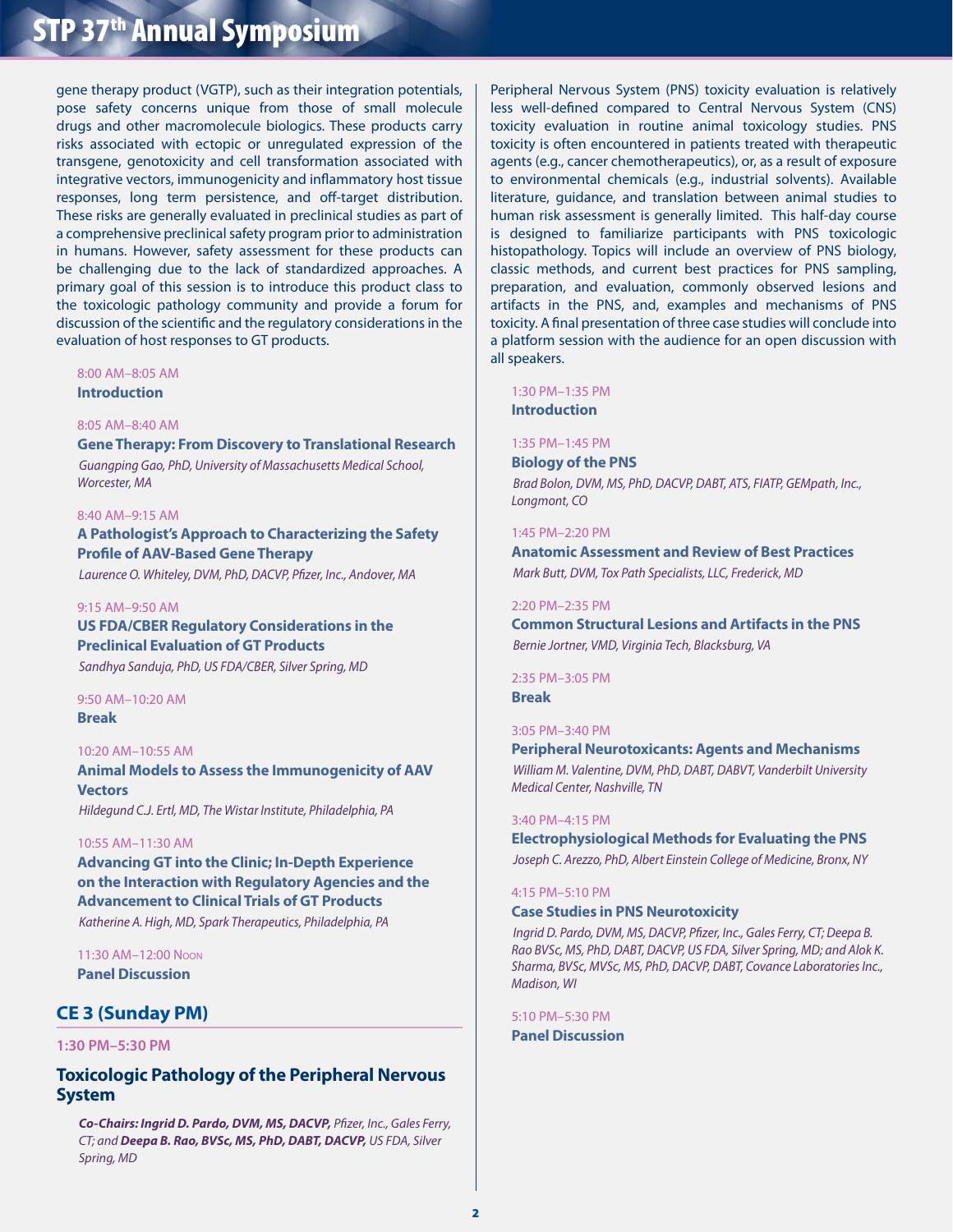# **CE 4 (Sunday PM)**

#### **1:30 PM–5:30 PM**

# **The Breakthrough of Oligonucleotide Therapeutics: What Is Happening in between Small and Large Molecules?**

#### *Sponsored by the American College of Toxicology (ACT)*

*Co-Chairs: Sven Korte, PhD, Covance Preclinical Services GmbH, Münster, Germany; and Brian Vuillemenot, PhD, DABT, Adverum Biotechnologies, Inc., Menlo Park, CA*

The course is aimed for toxicologists and pathologists, but equally provides a great summary for pharmaceutical and regulatory experts. This is a rare chance to get guided through this field by a variety of world leading experts. This CE course will define different classes of oligonucleotide-based therapeutics on the basis of mechanism of action and summarize the history of this compound class. Furthermore, characterization of the pharmacokinetics and toxicology of Antisense Oligonucleotide (ASO) therapeutics will be presented and it will be described how toxicology testing strategies might differ from typical small molecule development. This course will also provide in-depth knowledge to conduct intrathecal screening and chronic lumbar or port catheter studies in juvenile and mature cynomolgus monkeys. Finally, the session will help you to understand the clinical relevance of toxicity findings, pathologic alterations that may be seen in nonhuman primates given repeated subcutaneous or intrathecal doses of single stranded antisense oligonucleotides and discuss recent advancements in the antisense field, allowing a look into the future of this technology platform.

# 1:30 PM–1:45 PM

**Introduction**

#### 1:45 PM–2:25 PM

**Oligonucleotide Therapeutics: A Historical Perspective**  *Laurence O. Whiteley, DVM, PhD, DACVP, Pfizer, Inc., Andover, MA*

#### 2:25 PM–3:15 PM

**US Regulatory Experience with Oligonucleotide-Based Therapeutics**

*Ronald L. Wange, BS, PhD, US FDA, Silver Spring, MD*

3:15 PM–3:45 PM **Break**

#### 3:45 PM–4:20 PM

# **Toxicopathology of Single Stranded Antisense Oligonucleotides**

*Jeffery A. Engelhardt, DVM, PhD, Ionis Pharmaceuticals, Carlsbad, CA*

#### 4:20 PM–4:55 PM

# **Conduct and Design of NHP Studies for First-in-Man Studies**

*Sven Korte, PhD, Covance Preclinical Services GmbH, Münster, Germany*

#### 4:55 PM–5:30 PM

**When Your Cup Runneth Over: Advances in Antisense Chemistry, Targeting, and Mechanisms** *Scott P. Henry, PhD, Ionis Pharmaceuticals, Carlsbad, CA*

# **Monday, June 18**

8:00 AM–8:10 AM **Symposium Welcome**

#### 8:10 AM–8:25 AM

**Fundamentals of Glomerular Anatomy and Physiology** *Kendall Frazier, DVM, PhD, DACVP, DABT, GlaxoSmithKline, King of Prussia, PA*

#### 8:25 AM–9:25 AM

**Keynote Address: Glomerulonephritis** 

*J. Charles Jennette, MD, UNC Hospitals, Chapel Hill, NC*

# **Session 1**

**9:25 AM–12:00 Noon**

# **Glomerular Grab Bag**

*Co-Chairs: Kendall Frazier, DVM, PhD, DACVP, DABT, GlaxoSmithKline, King of Prussia, PA; and Rachel Cianciolo, VMD, PhD, DACVP, The Ohio State University, Columbus, OH*

The Monday morning session entitled "Glomerular Grab Bag" begins with a short introduction on "Glomerular Anatomy and Physiology" by Dr. Ken Frazier of GSK, which is followed by the plenary session on "Glomerulonephritis" by renowned nephrologist and researcher Dr. J. Charles Jennette from the University of North Carolina hospital at Chapel Hill. The plenary is followed by a talk on "Integrated Diagnostic Approach as a Basis for Nonclinical to Clinical Translation and Biomarkers" by Dr. Rachel Cianciolo of The Ohio State University. Following the break, Dr. Frazier gives another seminar on drug-induced glomerulonephritis entitled "The Problem of Biotherapeutic and Antisense Oligonucleotide Immune Activation in the Kidney", and the session closes with an interesting translational lecture by Dr. Brad Rovin of The Ohio State University on "Lupus Nephritis, a Clinician's Experience".

#### 9:25 AM–10:00 AM

**Integrated Diagnostic Approach As a Basis for Nonclinical to Clinical Translation and Biomarkers**  *Rachel Cianciolo, VMD, PhD, DACVP, The Ohio State University, Columbus, OH*

10:00 AM–10:30 AM **Break**

# 10:30 AM–11:10 AM

**The Problem of Biotherapeutic and Antisense Oligonucleotide Immune Activation in the Kidney** *Kendall Frazier, DVM, PhD, DACVP, DABT, GlaxoSmithKline, King of Prussia, PA*

#### 11:10 AM–12:00 Noon

**Lupus Nephritis, a Clinician's Experience**  *Brad Rovin, MD, The Ohio State University, Columbus, OH*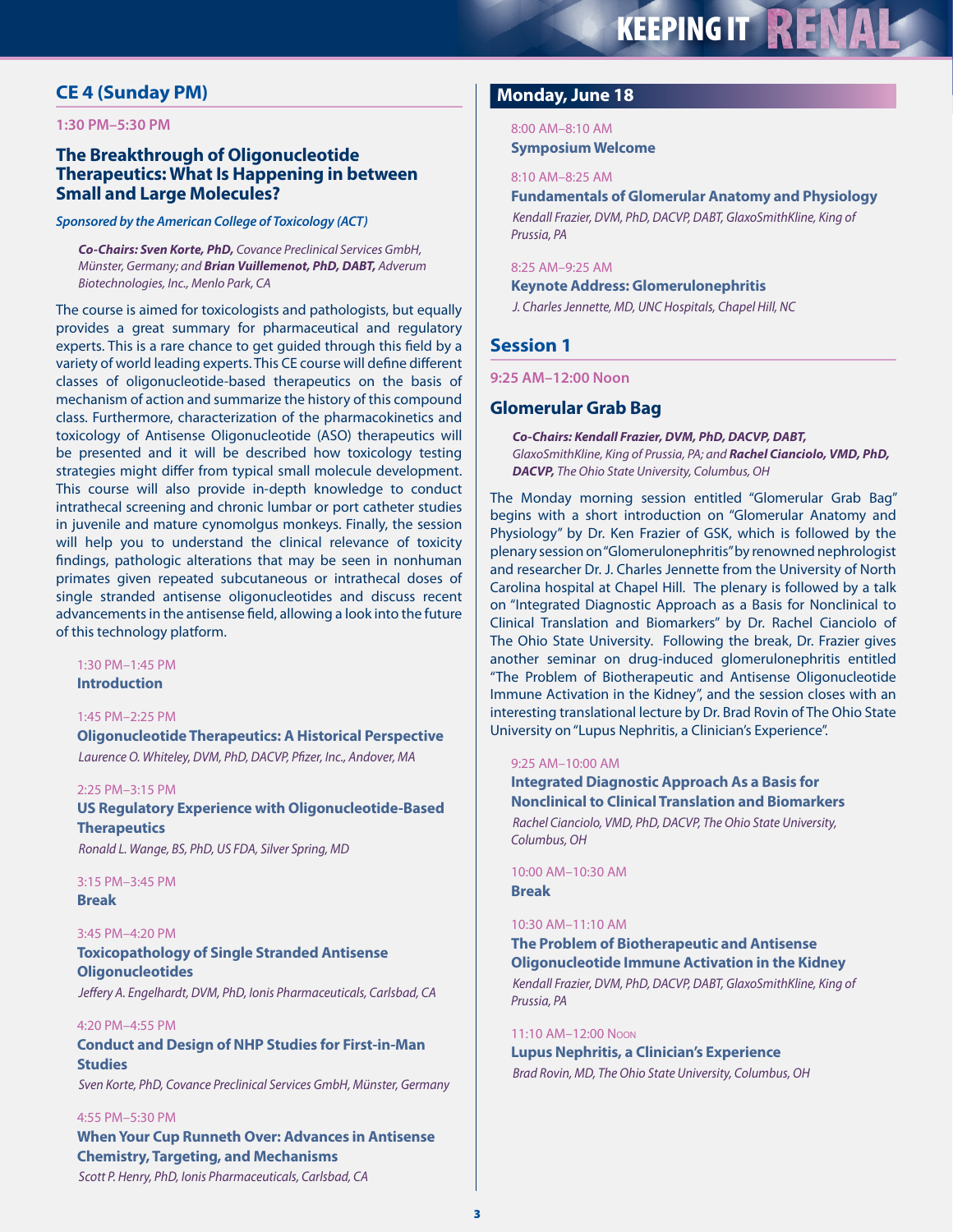# **Career Development Lunchtime Session**

#### **12:30 PM–1:30 PM**

**The Standard for the Exchange of Nonclinical Data (SEND): Challenges and Promise**

*Co-Chairs: Kimberly Maratea, DVM, PhD DACVP, AstraZeneca, Waltham, MA; and Shambhunath Choudhary, BVSc, PhD, DACVP, Charles River Laboratories, Spencerville, OH*

SEND is an implementation of the Study Data Tabulation Model (SDTM) for nonclinical studies that enables the US FDA to modernize and streamline the review process. In this session, a panel of experts including pathologists, IT professionals familiar with the SEND submission process, and US FDA reviewers will discuss obstacles that challenge implementation of SEND in routine submissions to US FDA's Center for Drug Evaluation and Research (CDER) and Center for Biologics Evaluation and Research (CBER). Panelists and audience members will also have an opportunity to discuss the benefits of standardization and how they outweigh the perceived disadvantages. The goal of the panel discussion will be to create greater familiarity among STP members about SEND, including the steps, obstacles, and mistakes to avoid in its implementation during routine submissions.

# **Session 2**

**1:15 PM–5:00 PM**

# **Acute Kidney Injury (AKI): Toxicologic Pathologist's Constant Companion**

*Co-Chairs: Torrie A. Crabbs, DVM, DACVP, Experimental Pathology Laboratories, Inc., Research Triangle Park, NC; and Zaher A. Radi, DVM, MSc, MBA, PhD, DABT, DACVP, Pfizer Inc., Andover, MA*

Acute Kidney Injury (AKI): The Toxicologic Pathologist's Constant Companion is the theme of Session 2, which will commence on Monday afternoon by covering the fundamentals of tubule and interstitial anatomy and physiology by Dr. Kevin McDorman of Charles River. This will be followed by a review of DIKI, INHAND, and SEND nomenclature in the renal arena which will be copresented by Dr. Torrie Crabbs of EPL and Dr. Zaher Radi of Pfizer. As a leading expert in AKI pathogenesis, Dr. Bruce Molitoris from Indiana University, will then give a talk on "Renal Hemodynamics, Microcirculation, and Tubular Ischemia: It's All about the Blood Flow." Dr. Brad Rovin, The Ohio State University, will give a seminar after the break that will discuss "Advances and Challenges on New Therapies and Clinical Targets of AKI." Session 2 will close with a seminar by Dr. Radi on "Immunopathologic Responses in AKI."

#### 1:15 PM–1:20 PM

#### **Introduction**

#### 1:20 PM–1:40 PM

## **Fundamentals of Tubule and Interstitial Anatomy and Physiology**

*Kevin S. McDorman, DVM, PhD, DACVP, Charles River, Frederick, MD*

#### 1:40 PM–2:10 PM

#### **DIKI and INHAND and SEND Nomenclature Review**

*Torrie A. Crabbs, DVM, DACVP, Experimental Pathology Laboratories, Inc., Research Triangle Park, NC; and Zaher A. Radi, DVM, MSc, MBA, PhD, DABT, DACVP, Pfizer Inc., Andover, MA*

#### 2:10 PM–3:00 PM

# **Renal Hemodynamics, Microcirculation, and Tubular Ischemia: It's All about the Blood Flow**

*Bruce A. Molitoris, MD, Indiana University, Indianapolis, IN*

3:00 PM–3:30 PM **Break**

#### 3:30 PM–4:20 PM

**Advances and Challenges on New Therapies and Clinical Targets of AKI**

*Brad Rovin, MD, The Ohio State University, Columbus, OH*

#### 4:20 PM–5:00 PM

**Immunopathologic Responses in AKI**  *Zaher A. Radi, DVM, MSc, MBA, PhD, DABT, DACVP, Pfizer Inc.,* 

*Andover, MA*

#### **5:30 PM–6:30 PM**

# **Town Hall**

# **Tuesday, June 19**

#### **Session 3**

**8:00 AM–12:00 Noon**

# **Chronic Kidney Disease: Mechanisms and Progression**

*Co-Chairs: Gordon Hard, BVSc, PhD, DSc, ATS, Tairu, New Zealand; and Kevin S. McDorman, DVM, PhD, DACVP, Charles River, Frederick, MD*

The Tuesday morning scientific session will build on the information presented earlier in the meeting on acute kidney injury, and will focus on chronic kidney disease progression. Mechanisms of chronic kidney disease will be presented by Dr. Agnes B. Fogo, Professor and John L. Shapiro Chair of Pathology at Vanderbilt University Medical Center, and an expert in glomerulsclerosis with and author of 280 research articles and reviews as well as two textbooks on renal pathology. Dr. Samuel M. Cohen, Professor and Havlik-Wall Professor of Oncology at the University of Nebraska Medical Center, will then discuss the relationship between crystalluria and chronic kidney disease. Following a break providing the opportunity for networking and visiting the exhibit hall, Dr. Charles Wood, Research Biologist and Pathologist at the United States Environmental Protection Agency, will present chronic kidney disease associated with environmental toxins and exposures. The concluding talk of the session will be a current state and understanding of renal carcinogenesis mechanisms in rodents delivered by Dr. Gordon Hard, renowned expert renal pathology consultant with over 40 years of experience in chemical carcinogenesis and toxicology research, specializing in renal toxicologic pathology.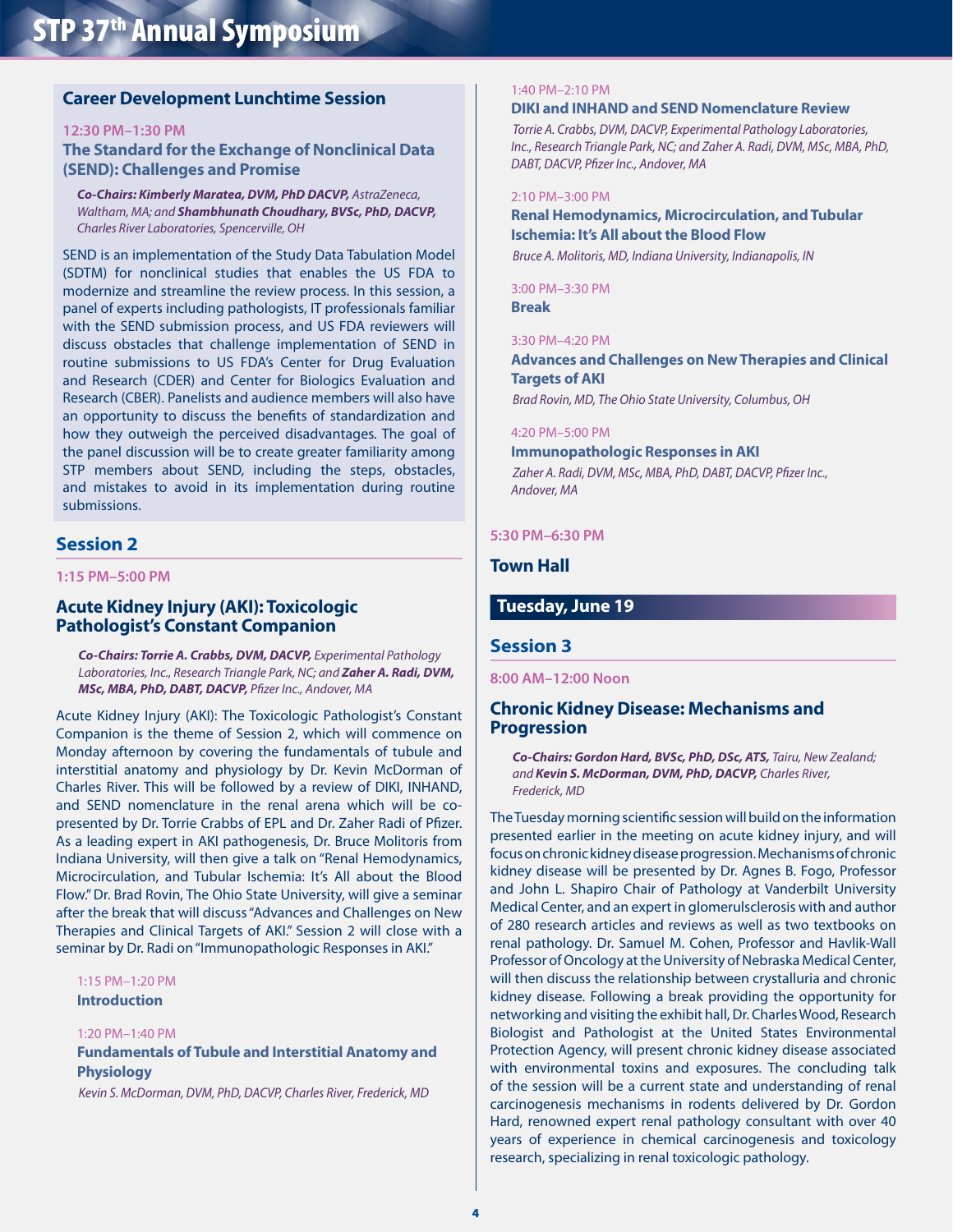# **KEEPING IT RENALT**

#### 8:00 AM–8:10 AM **Introduction**

8:10 AM–9:10 AM **Mechanisms of Chronic Kidney Disease Progression** *Agnes Fogo, MD, Vanderbilt University, Nashville, TN*

#### 9:10 AM–9:55 AM

**Chronic Kidney Disease: Mechanisms and Progression** *Samuel D. Cohen, MD, PhD, University of Nebraska Medical Center, Omaha, NE*

9:55 AM–10:25 AM **Break**

#### 10:25 AM–11:15 AM

**Chronic Kidney Disease Associated with Environmental Toxins and Exposures** *Charles Wood, DVM, PhD, DACVP, US EPA, Research Triangle Park, NC*

#### 11:15 AM–12:00 Noon

**Renal Carcinogenesis Mechanisms** *Gordon Hard, BVSc, PhD, DSc, ATS, Tairu, New Zealand*

#### **12:30 PM–1:30 PM**

# **Lunchtime Talk**

*Speaker: Mark D. Seaton, US FDA, Silver Spring, MD*

**Afternoon Free Time**

## **7:00 PM–9:00 PM**

# **Mystery Slide Session**

#### *Sponsored by HistoTox Labs*

# **Renal: Mystery Renal Slide Session**

*Chair:Jerrold M. Ward, DVM, PhD, DACVP, Global Vet Pathology, Montgomery Village, MD*

# **Wednesday, June 20**

# **Session 4**

**8:00 AM–12:00 Noon**

# **Animal Models of Kidney Disease: Literal Translation or Lateral Transgression**

*Co-Chairs: Kathleen Heinz-Taheny, DVM, PhD, DACVP, DABT, Eli Lilly & Company, Indianapolis, IN; and Bruce L. Homer, DVM, PhD, DACVP, Consultant, Ashburn, VA*

The Wednesday morning session explores animal models and translation to the human condition, entitled "Animal Models of Kidney Disease: Literal Translation or Lateral Transgression". Session co-chairs, Drs. Katie Heinz-Taheny of Eli Lilly and Bruce Homer, consultant, will co-present "Sweet! Diabetic Kidney Disease Models" focusing on rodent DKD models. Renowned nephrologist Dr. Stuart Shankland of the Kidney Research Institute will present "Can We Get to the Clinic Using Mice and Organoids as Preclinical

Models of Kidney Diseases" focusing on the benefits of these models in understanding the mechanisms of disease, potential targets for therapy, and candidate therapies as a critical step towards the patient in the clinic. Dr. Eric McDuffie of Janssen, will follow with "Assessment of Compound-Induced Acute Kidney Injury Using Animal Models and *In Vitro* Platforms". After a short break, internationally recognized nephrologist Dr. Agnes Fogo of Vanderbilt University will present "From Mice to Humans—Kidney Disease Challenges". The session will conclude with Dr. Shannon Harlan presenting "Similarity of Animal Models to Human Diseases Based on Microarray mRNA".

# 8:00 AM–8:05 AM

**Introduction**

# 8:05 AM–8:45 AM

#### **Sweet! Diabetic Kidney Disease Models**

*Kathleen Heinz-Taheny, DVM, PhD, DACVP, DABT, Eli Lilly & Company, Indianapolis, IN; and Bruce L. Homer, DVM, PhD, DACVP, Consultant, Ashburn, VA*

#### 8:45 AM–9:25 AM

#### **Can We Get to the Clinic Using Mice and Organoids As Preclinical Models of Kidney Diseases**

*Stuart J. Shankland, MD, MBA, FRCP, University of Washington, Seattle, WA*

#### 9:25 AM–10:00 AM

# **Assessment of Compound-Induced Acute Kidney Injury Using Animal Models and** *In Vitro* **Platforms**  *J. Eric Duffie, BS, PhD, MBA, Janssen Pharmaceutical Companies of Johnson & Johnson, San Diego, CA*

10:00 AM–10:15 AM **Student Speaker**

10:15 AM–10:45 AM

**Break**

#### 10:45 AM–11:30 AM

**From Mice to Humans—Kidney Disease Challenges**  *Agnes Fogo, MD, Vanderbilt University, Nashville, TN*

#### 11:30 AM–12:00 Noon

**Similarity of Animal Models to Human Diseases Based on Microarray mRNA**

*Shannon M. Harlan, PhD, Eli Lilly & Company, Indianapolis, IN*

#### **12:30 PM–1:30 PM**

# **Evaluation of Stem Cell-Derived Cellular Therapy Products**

#### *Sponsored by IATP and STP*

*Co-Chairs: Darlene Dixon, DVM, PhD, DACVP, FIATP, NIEHS/NTP, Research Triangle Park, NC; and Robert R. Maronpot, DVM, MS, MPH, DACVP, DABT, FIATP, Maronpot Consulting, LLC, Raleigh, NC*

*Speaker: Alys Bradley, BSc, BVSc, MAnimSc, DipRCPath, FRIPH, MRCVS, FRCPath, FIATP, Charles River Laboratories, Edinburgh, United Kingdom*